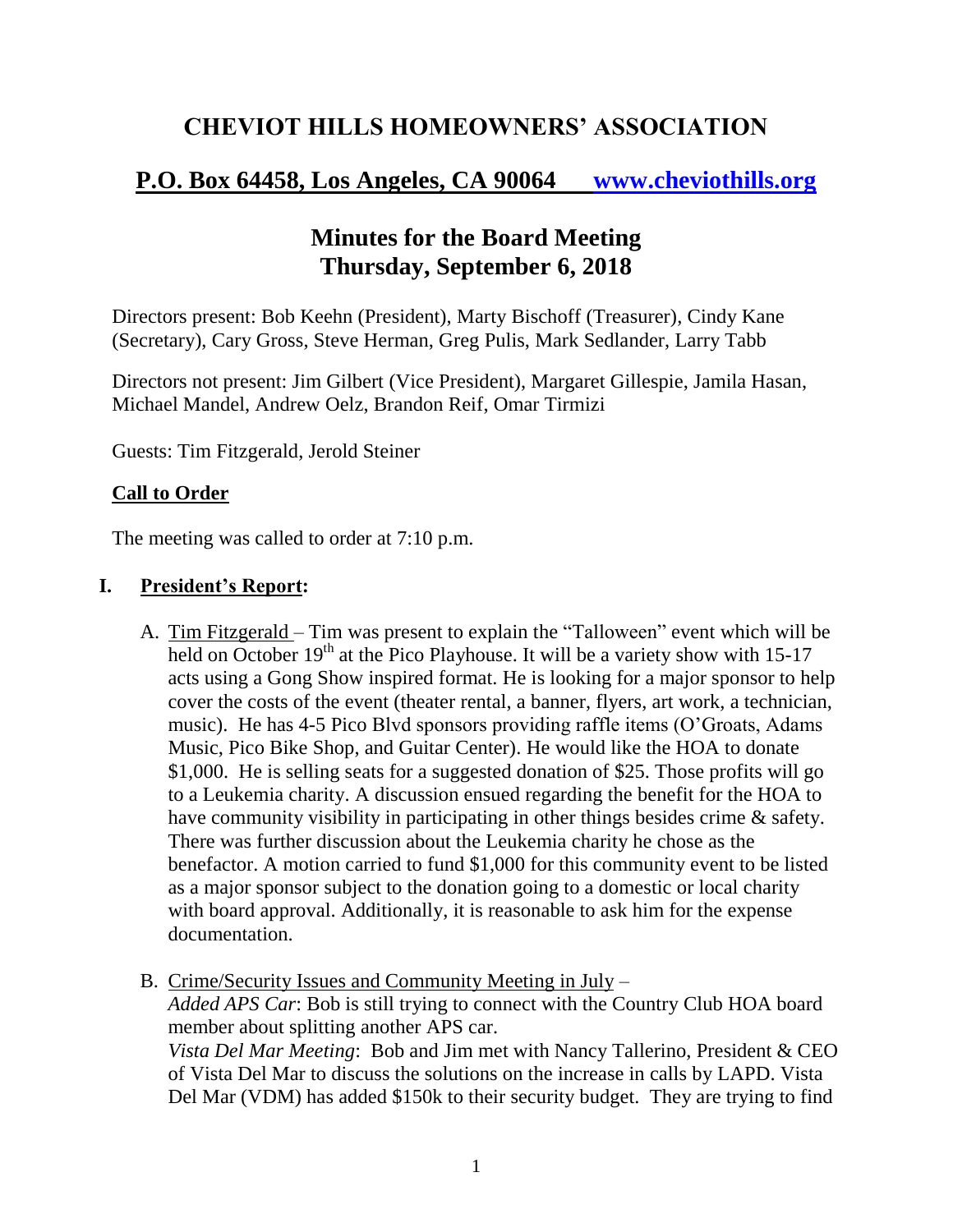solutions in reducing the number of LAPD visits to their facility. There is a state mandate that when a minor walks off of the premises for more than an hour the police are required to come to debrief them. Vista Del Mar would like to purchase iPads for LAPD so the debriefing can take place via FaceTime. Many of the residents of VDM are being put in outside programs at Palms Middle School and Venice High School. Their day school has about 180 students. There are 48 youth living on campus, half of which are in a confined facility. Officer Baker previously stated that VDM is admitting a different type of youth. Nancy said that is not the case, they just have very complex issues. She denied that her residents are committing crimes in Cheviot Hills. She did acknowledge that one incident occurred in Cheviot related to their residents. The next step is to follow up with Officer Baker to see if there are any other options to free up police resources. *Closed Facebook Group*: Margaret was going to inquire on setting this up for Cheviot Hills.

*Camera Proposal on NextDoor*: Bob spoke with Mike Eveloff about the license plate reading cameras. This has been a 5 year discussion with the City of LA. It is hung up in the City Attorney's office.

- C. Review/Approval of August Minutes The August minutes were reviewed and approved.
- D. Bike Path Walavista resident Jerold Steiner addressed the August  $3<sup>rd</sup>$  email from DOT Engineer Charlie Ho that summarized the findings from the June  $26<sup>th</sup>$  community open house which can be found here: [http://bike.lacity.org/northvale-gap-closure-open](http://bike.lacity.org/northvale-gap-closure-open-house-summary/)[house-summary/](http://bike.lacity.org/northvale-gap-closure-open-house-summary/) Design option descriptions can be found here: [http://bike.lacity.org/wp-content/uploads/2018/07/Expo-II-Northvale-Gap\\_062618.pdf](http://bike.lacity.org/wp-content/uploads/2018/07/Expo-II-Northvale-Gap_062618.pdf)  Jerold has followed up with Charlie Ho about his concerns for segment 1 of the bike path (primarily the ingress/egress at Walavista Rd.
- E. Cheviot Zoning Update no update
- F. APS Status/NDA not pursed; back burner until the additional APS car is figured out.
- G. Bylaws Revision No agreement from Neuland Whitney law firm has been presented to Bob for signature. Follow-up is required via Brandon and Andrew.
- H. Cheviot Hills Park The fields have been reopened; grass looks good. Bob mentioned previously meeting with park officials regarding Proposition K lighting upgrades. Future correspondence will include Steve Herman, park committee.
- I. Palms Park/Library "Redistricting" A letter was submitted; still pending.